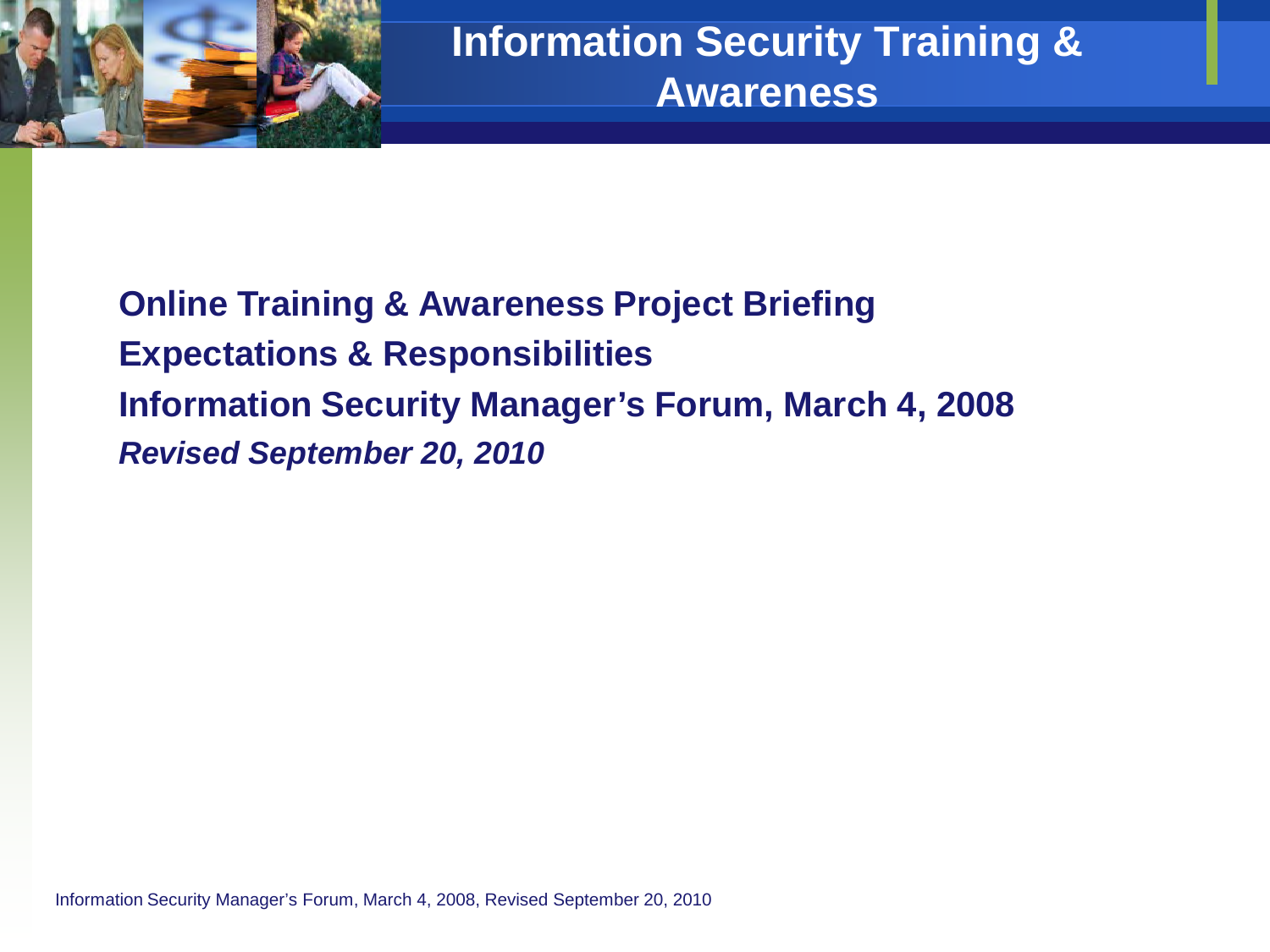

(1) Why is awareness important?

- Obligation to protect private information belonging to our customers (students, faculty, staff)
- It promotes healthy behavior that can lessen the risk of disclosure, identity fraud and its potential costs
- Internal costs, external fines to address breaches can be enormous
- Protect the University from public embarrassment or jeopardize public trust
- Lead to more favorable audits from applicable authorities
- Do not want to jeopardize external funding sources (budgets, grants, alumni giving)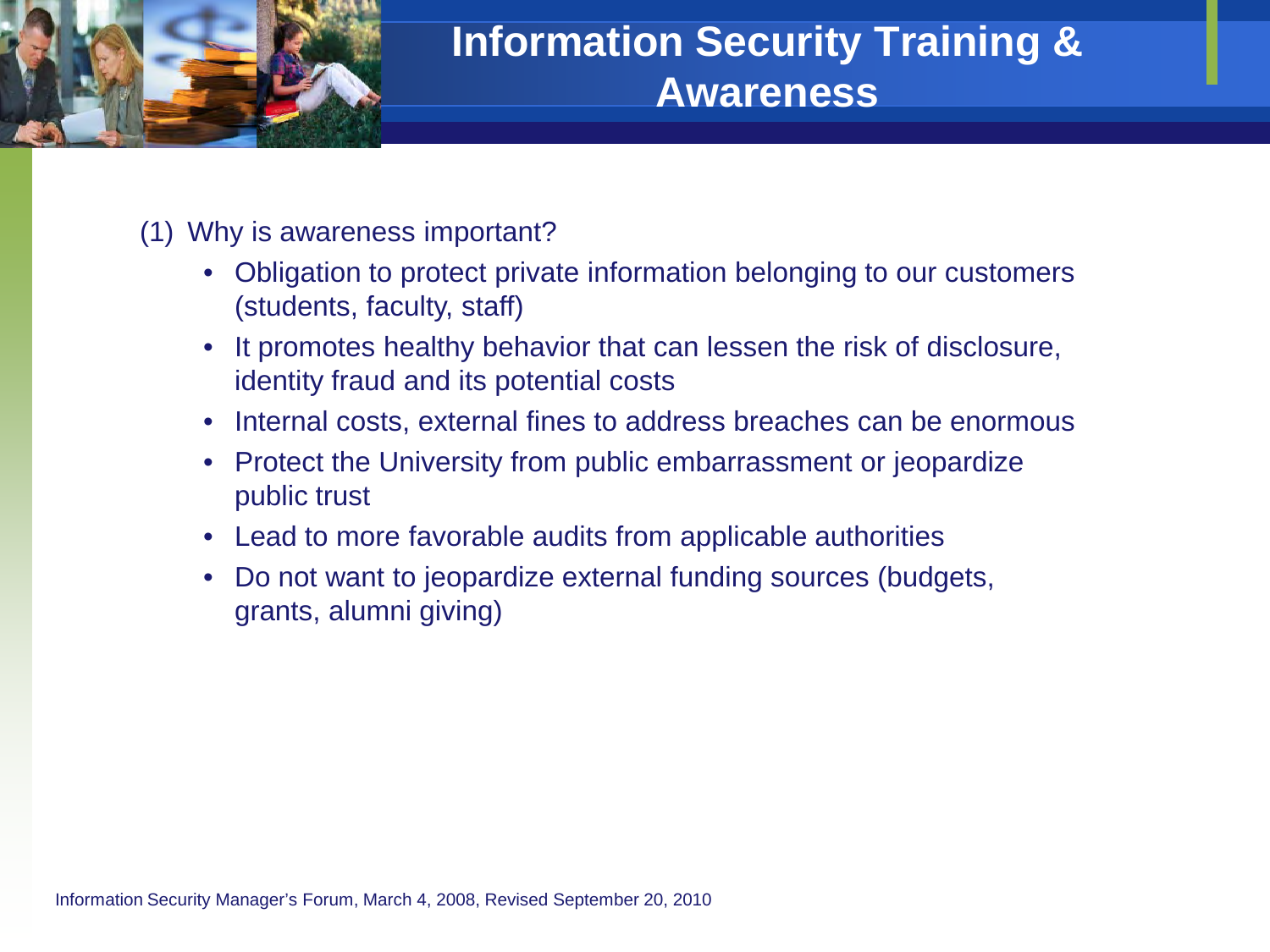

### (2) What have we been doing for training & awareness

### *For technical people*

- Information Security Managers Forum program
- Vulnerability alerts
- Technical classroom training
- Presentations to IT Steering & college executive teams
- Security executive management reporting (incidents, security project status)

### *For everyone*

- Security Advisories
- security.cuny.edu, IT Security policies & procedures
- College security awareness programs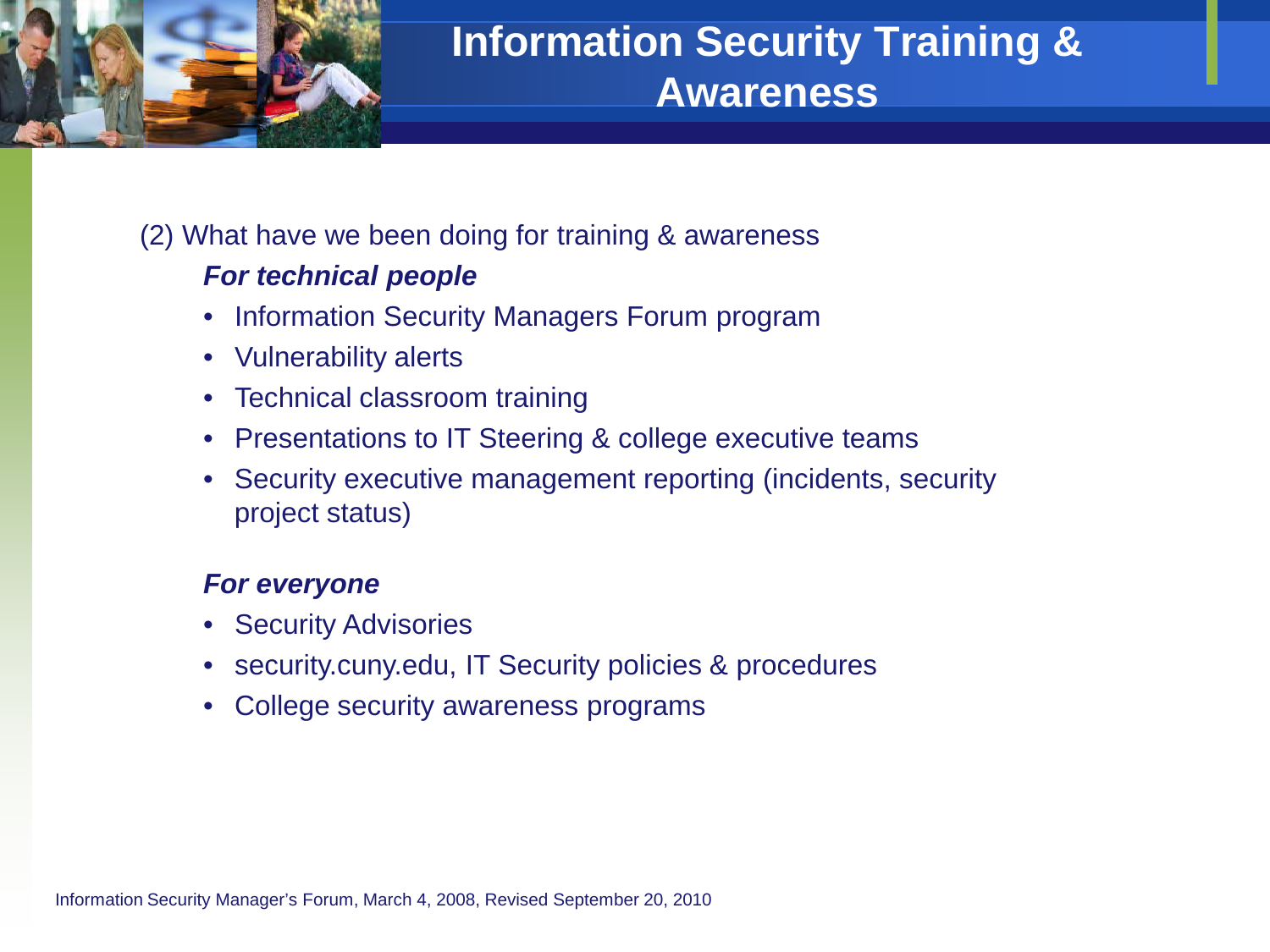

(3) How are we expanding the training & awareness program?

- Online security awareness program, Enterprise Training Solutions
- Online security technical training, Enterprise Training Solutions
- Campus executive briefings
- CUNY/CIS InfoSec security newsletter
- Poster and brochure development
- Security visibility on CUNY Portal (alerts, message of the week)
- Articles in CUNY publications
- Content to re-brand and distribute on Campus
- Collaborate on campus information security days
- Online awareness program for faculty, students, staff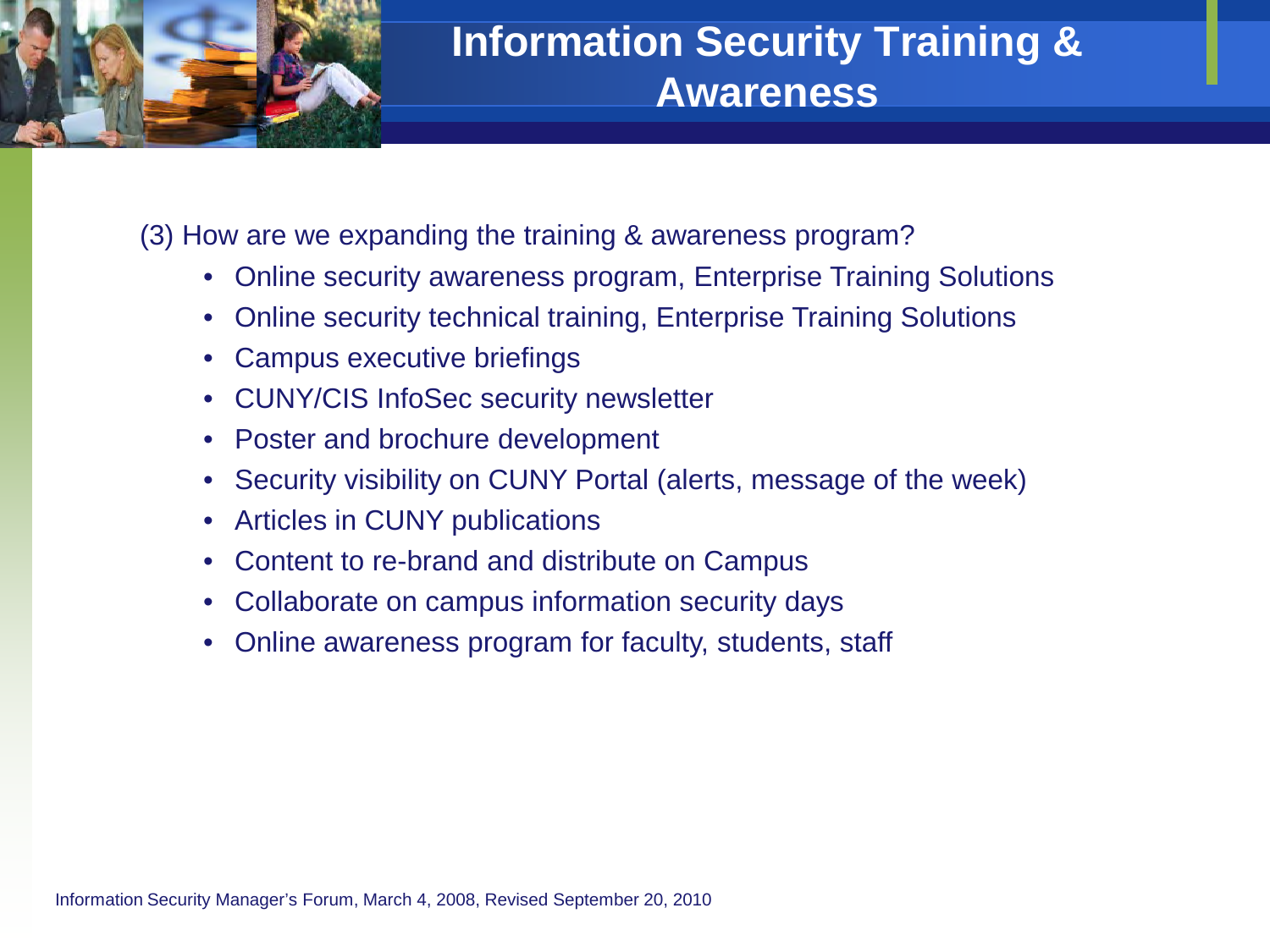

(4) What are the major milestones in the *online awareness program for faculty, students, staff?*

- Approved by IT Steering
- Procurement
- Finalize course requirements (mandatory, suggested)
	- $\triangleright$  Awareness faculty, staff (mandatory)
	- $\triangleright$  Awareness students (mandatory)
	- $\triangleright$  Technical training faculty, staff (suggested)
- Rollout plan
- Content review
- User enrollment
- Campus execution
- Progress tracking and reporting
- Status reporting to IT Steering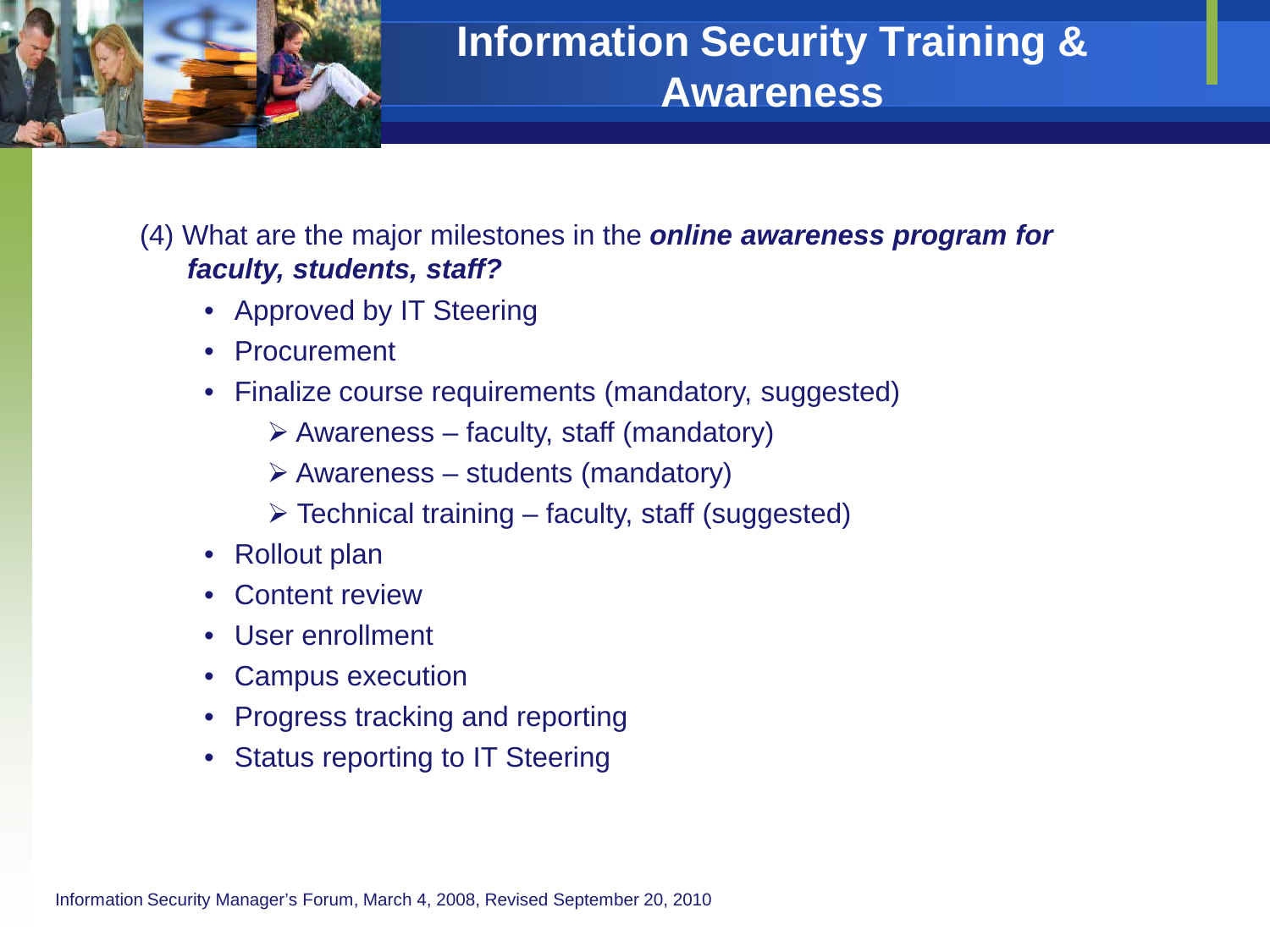

### (5) What can you expect from CUNY-CIS Info Sec?

- Procurement
- Vendor, Enterprise Training Solutions, single point of contact, contract compliance and relationship management
- Definition of project expectations, deliverables, outcomes
- Project plan and leadership
- Ownership of overall project execution with campus ownership, execution and collaboration
- Timely follow-up on questions, issues
- Regular project meetings and status reporting (project, use of program)
- Prepare and submit to CISO written Central Office departments implementation plan
- Execution of program within Central Office departments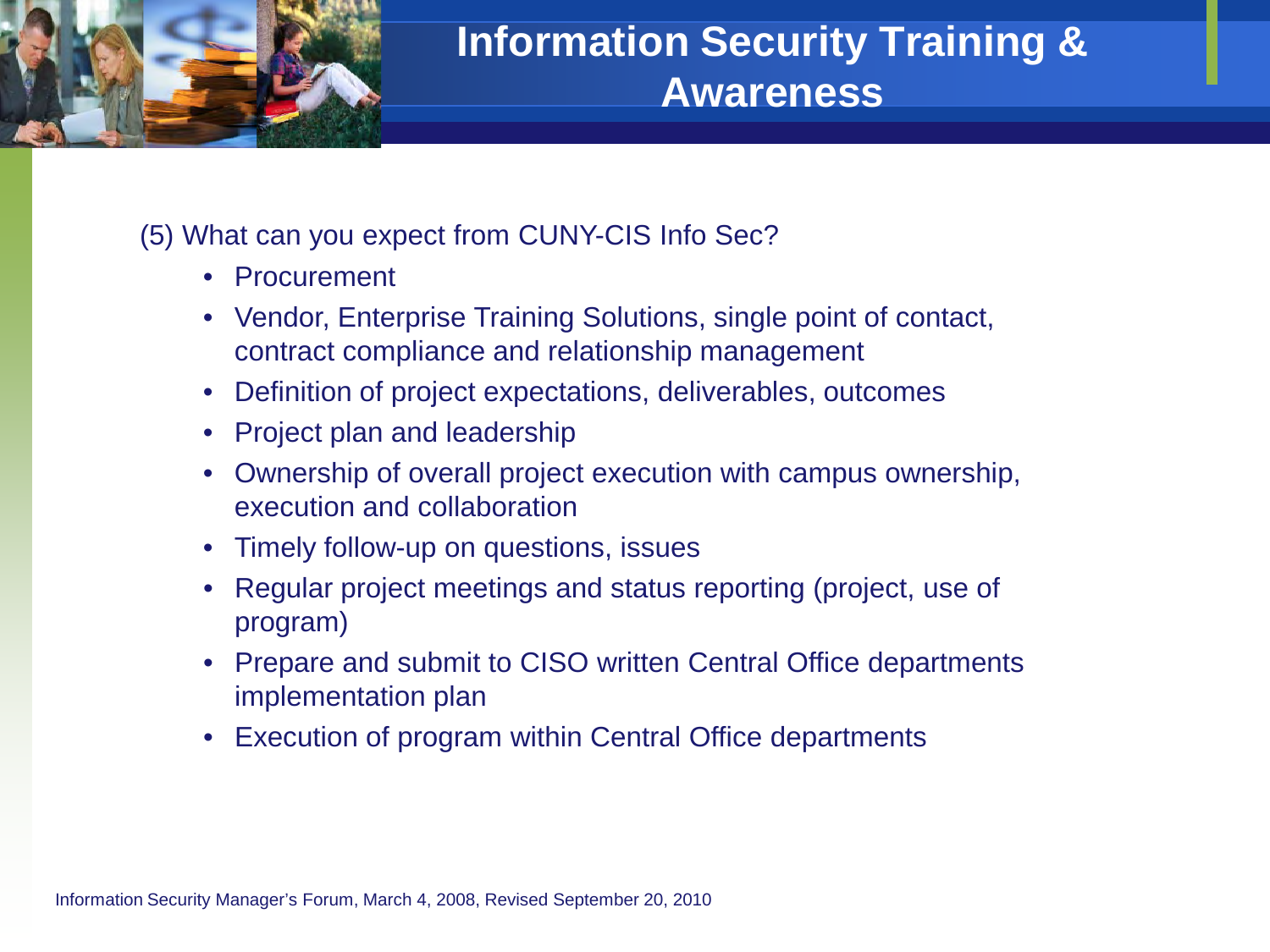

(6) What do we expect from the Campuses?

- Campus ownership of program and collaboration with CUNY-CIS InfoSec
- Work with Enterprise Learning Solutions for successful Campus implementation
- Single point of contact on your Campus, InfoSec Manager
- Prepare and submit to CUNY-CIS InfoSec written Campus implementation plan
- Administration and execution of program on your Campus
- Regular reporting of program progress
- Attendance at project meetings (InfoSec Manager forum)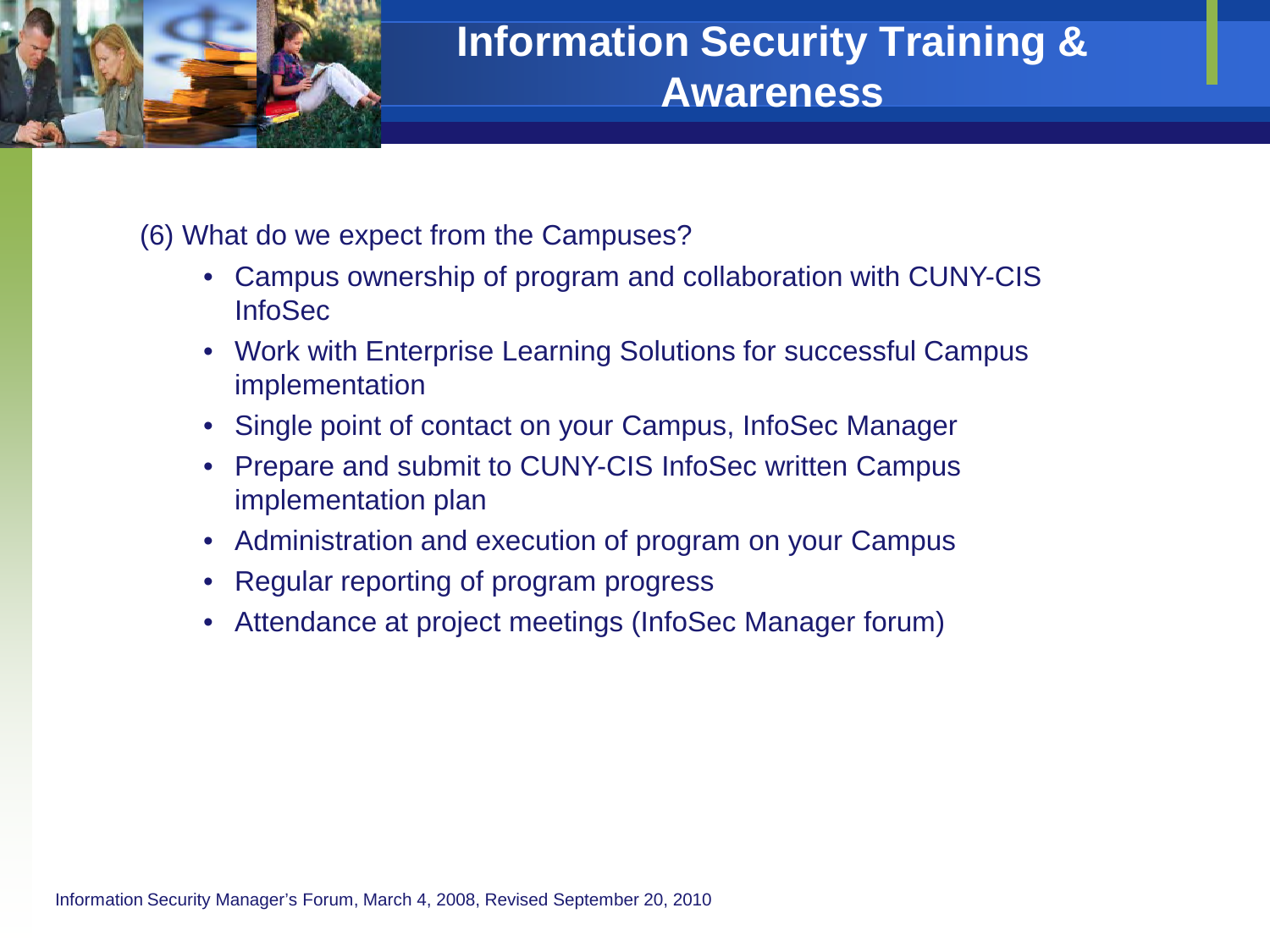

- (7) General Information Security Training & Awareness What can our current security vendor partners do for us?
	- Provide content
	- Provide delivery mechanisms posters, handouts, brochures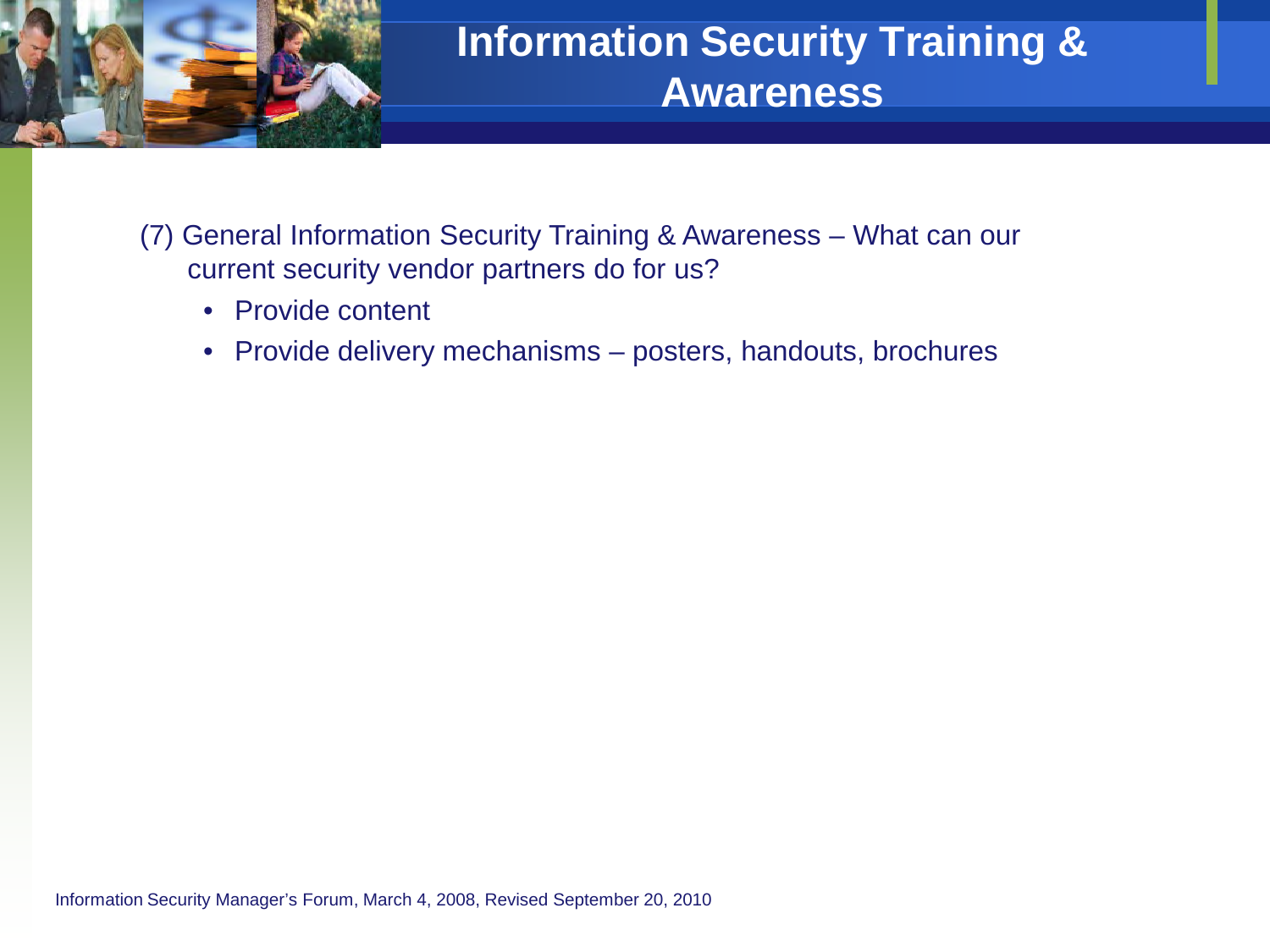

(8) Material distributed

- Copy of proposal submitted to procurement
- Security ETI projects approved by IT Steering
- Technical course catalog that is part of agreement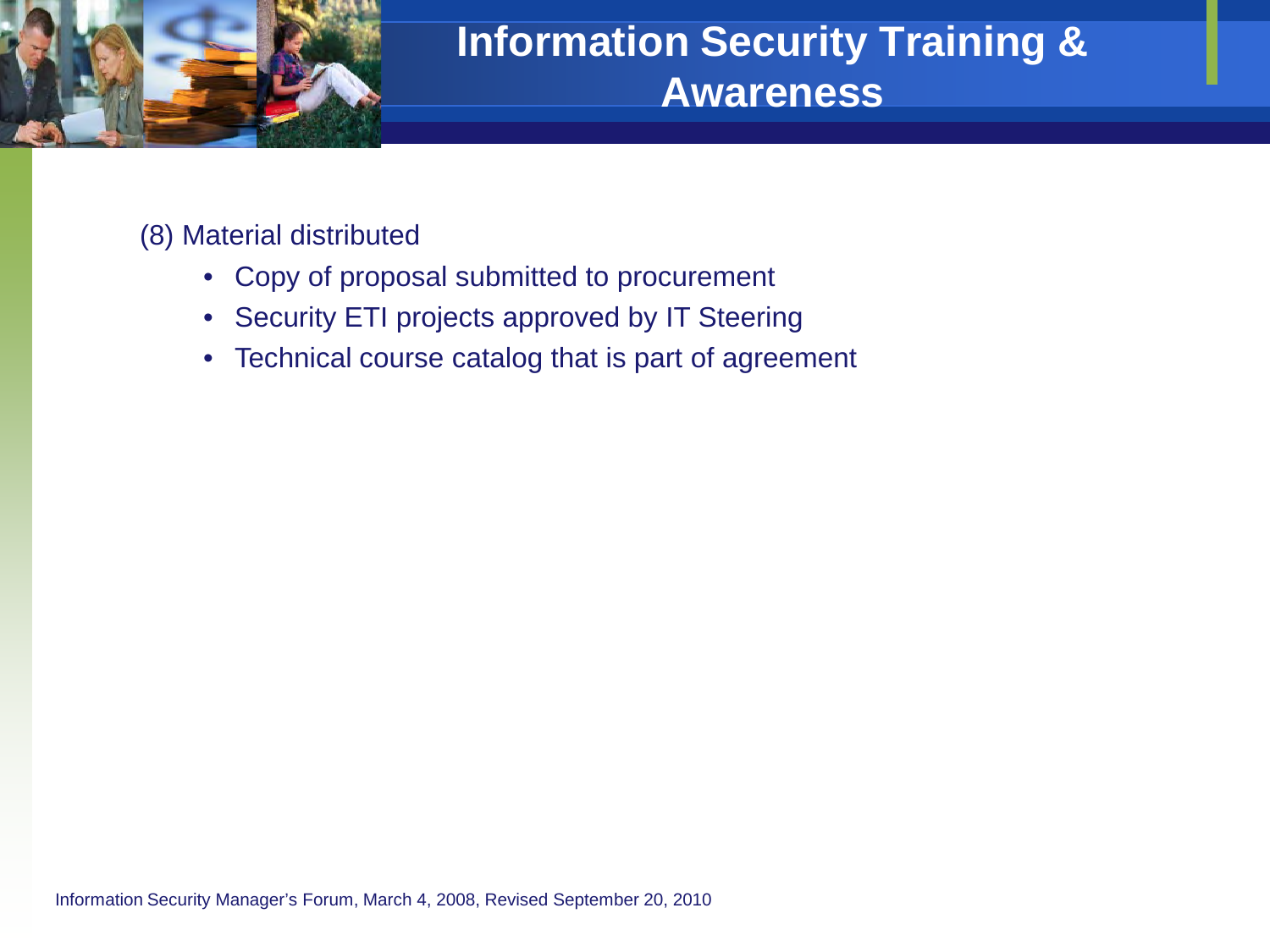

#### (9) Phase I – Technical Training Rollout

- 200 licenses (10 per campus) to be distributed campus distributes at their discretion
- 5 certification tracks CISSP, CompTIA+, Security+, Certified Ethical Hacker, Computer Forensics